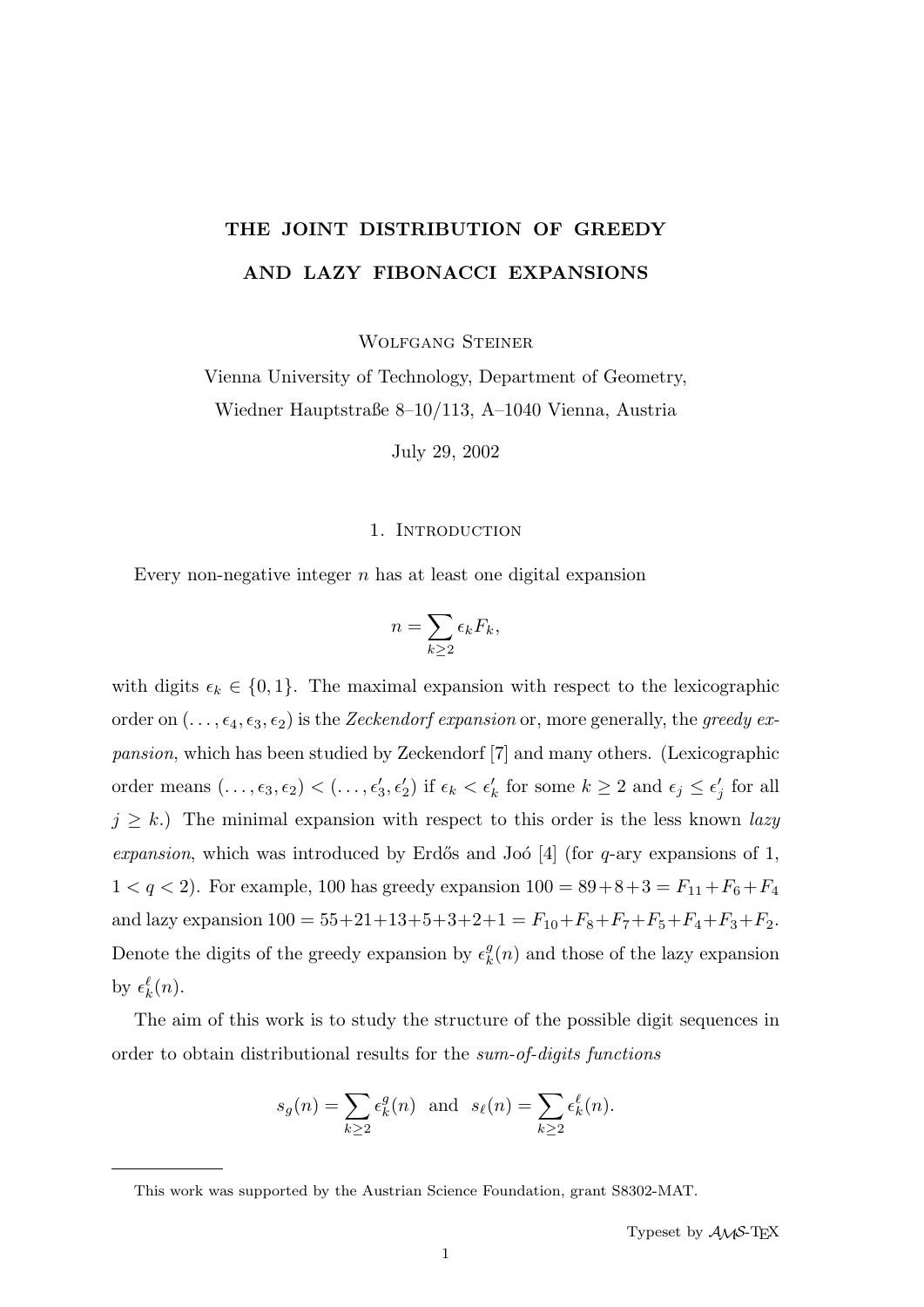## 2. RESULTS

It is well known that Zeckendorf expansions have no two subsequent ones (because the pattern  $(0, 1, 1)$  could be replaced by  $(1, 0, 0)$  and that every finite sequence with no two subsequent ones is a Zeckendorf expansion of some integer (see Zeckendorf [7]). Symmetrically, lazy expansions have no two subsequent zeros preceeded by a one, because  $(1, 0, 0)$  could be replaced by  $(0, 1, 1)$ , and it is not difficult to see that every such sequence is the lazy expansion of some integer (see Lemma 1).

For  $s_q(n)$ , Grabner and Tichy [5] proved (in the context of digital expansion related to linear recurrences) that its mean value is given by

$$
\frac{1}{N} \sum_{n < N} s_g(n) = \frac{1}{\alpha^2 + 1} \log_\alpha N + f_1(\log_\alpha N) + \mathcal{O}\left(\frac{\log N}{N}\right),
$$

where  $f_1$  is periodic with period 1, continuous and nowhere differentiable and  $\alpha$ denotes the golden number  $\frac{1+\sqrt{5}}{2}$  $\frac{2-\sqrt{5}}{2}$ . For the variance, Dumont and Thomas [2] obtained (in the more general context of numeration systems associated with primitive substitutions on finite alphabets)

$$
\frac{1}{N} \sum_{n < N} \left( s_g(n) - \frac{1}{\alpha^2 + 1} \log_{\alpha} N \right)^2 = \frac{1}{5\sqrt{5}} \log_{\alpha} N + f_2(\log_{\alpha} N) \log_{\alpha} N + o(1),
$$

where  $f_2$  is again periodic with period 1, continuous and nowhere differentiable. In [3], they showed that the distribution is asymptotically normal, i.e.

$$
\frac{1}{N} \# \left\{ n < N \left| \frac{s_g(n) - \frac{1}{\alpha^2 + 1} \log_\alpha N}{5^{-3/4} \sqrt{\log_\alpha N}} \right\} \right\} \to \frac{1}{\sqrt{2\pi}} \int_{-\infty}^x e^{-t^2/2} dt.
$$

This is also a special case of a result of Drmota and Steiner [1], where generalizations of the sum-of-digits functions are studied.

The distribution of  $s_{\ell}(n)$  has not been studied yet, but it is easy to replace the greedy expansions in [1] by lazy expansions and to obtain similar asymptotics (with expected value  $\frac{\alpha^2}{\alpha^2+1} \log_\alpha N$ ). Instead of doing this, we will directly prove the following central limit theorem for the joint distribution of  $s_g(n)$  and  $s_{\ell}(n)$ .

**Theorem 1.** We have, as  $N \to \infty$ ,

$$
\frac{1}{N} \# \left\{ n < N \left| \frac{s_g(n) - \mu_g \log_\alpha N}{\sigma \sqrt{\log_\alpha N}} < x_g, \frac{s_\ell(n) - \mu_\ell \log_\alpha N}{\sigma \sqrt{\log_\alpha N}} < x_\ell \right. \right\}
$$
\n
$$
\to \frac{1}{2\pi\sqrt{1 - C^2}} \int_{-\infty}^{x_\ell} \int_{-\infty}^{x_g} e^{-\frac{1}{2(1 - C^2)} \left( t_g^2 + t_\ell^2 - 2C t_g t_\ell \right)} dt_g dt_\ell
$$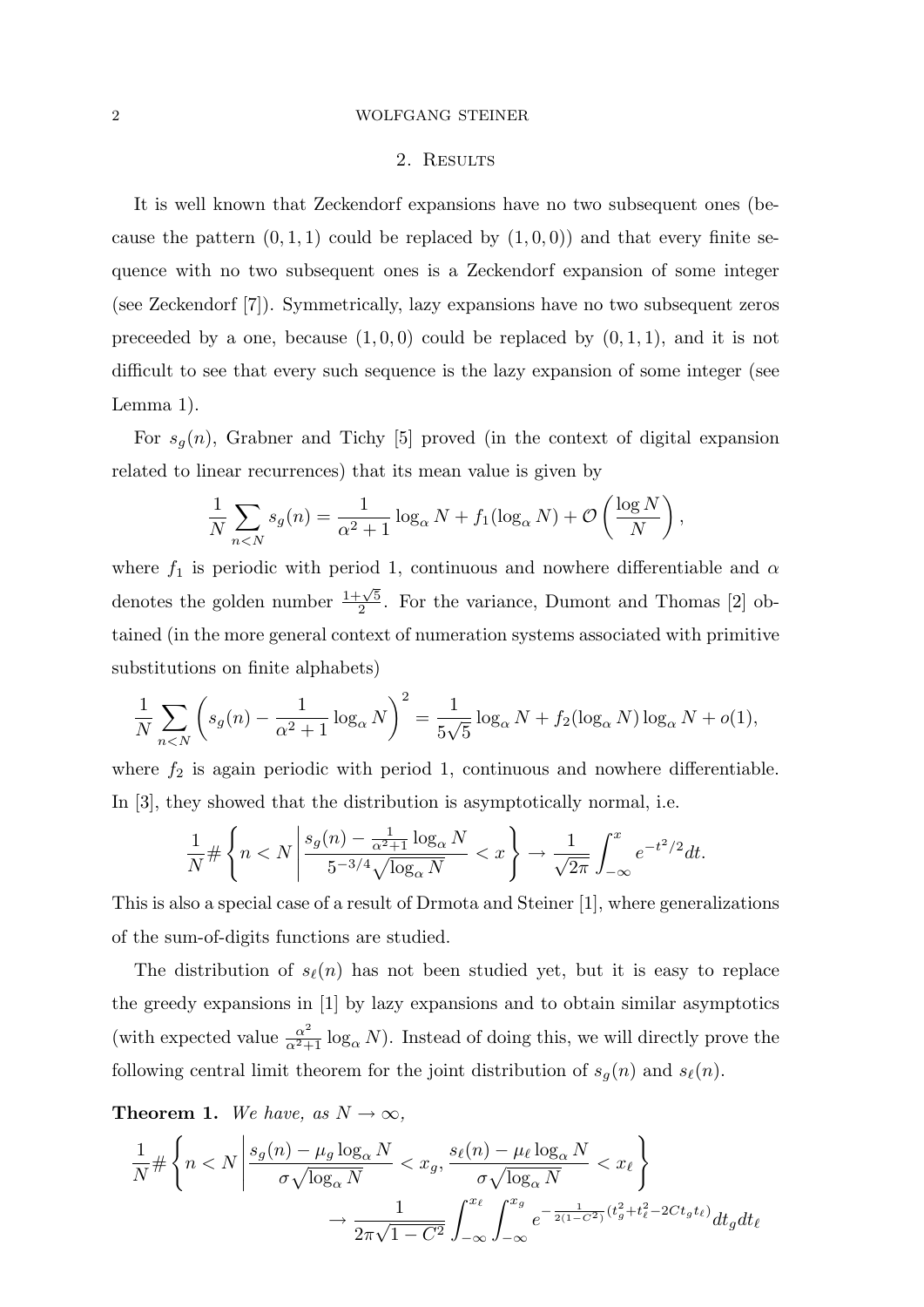with 
$$
\alpha = \frac{1+\sqrt{5}}{2}
$$
,  $\mu_g = \frac{1}{\alpha^2+1}$ ,  $\mu_\ell = \frac{\alpha^2}{\alpha^2+1}$ ,  $\sigma = 5^{-3/4}$  and  $C = 9 - 5\alpha \approx 0.90983$ .

This means that the two sum-of-digits functions are strongly correlated. If one of them is large for some  $n$ , the probability of the other one to be large is very high. (The distribution is the Gaussian distribution with covariance matrix  $\begin{pmatrix} 1 & C \\ C & 1 \end{pmatrix}$  $\begin{pmatrix} 1 & C \\ C & 1 \end{pmatrix}$ .)

Similarly to [1], corresponding results can be proved for F-additive functions, for sequences of primes and for polynomial sequences  $P(n)$ ,  $n \in \mathbb{N}$ , or  $P(p)$ ,  $p \in \mathbb{P}$ .

# 3. Proofs

First we prove the characterization of lazy expansions given in Section 2.

**Lemma 1.** The lazy expansions are exactly those sequences  $(\epsilon_k)_{k\geq 2} \in \{0,1\}^{\mathbb{N}}$  with  $(\epsilon_k, \epsilon_{k-1}, \epsilon_{k-2}) \neq (1, 0, 0)$  for all  $k \geq 4$  and only a finite number of  $\epsilon_k = 1$ .

*Proof.* As already noted, the pattern  $(1, 0, 0)$  does not occur because it could be replaced by  $(0, 1, 1)$  and it suffices therefore to show that no two such sequences represent the same number. For an integer  $n \in \{F_k-1, F_k, \ldots, F_{k+1}-2\}$ , we must have  $\epsilon_j^{\ell}(n) = 0$  for all  $j \geq k$  since  $\epsilon_j^{\ell}(n) = 1$  implies

$$
\sum_{i=2}^{j} \epsilon_i^{\ell}(n) F_i \ge F_j + F_{j-2} + F_{j-4} + \dots = F_{j+1} - 1.
$$

On the other hand, we have  $\epsilon_{k-1}^{\ell}(n) = 1$  since the sum over all  $F_j, 2 \leq j \leq k-2$ , is  $\sum^{k-2}$  $F_j = (F_{k-2} + F_{k-4} + \dots) + (F_{k-3} + F_{k-5} + \dots) = F_{k-1} - 1 + F_{k-2} - 1 = F_k - 2$ 

and hence too small. The number of possible expansions with these properties is easily seen to be  $F_{k-1}$  (by induction on k), thus equal to  $\# \{F_{k-1}, F_{k}, \ldots, F_{k+1}-2\}$ , and the lemma is proved.

In order to study the joint structure of the greedy and lazy digits, we show that

$$
D_k(n) = \sum_{j=2}^{k-1} (\epsilon_j^{\ell}(n) - \epsilon_j^g(n)) F_j = \sum_{j=k}^{\infty} (\epsilon_j^g(n) - \epsilon_j^{\ell}(n)) F_j
$$

can only take three values.

**Lemma 2.**  $D_k(n)$ ,  $k \geq 3$ , can only take the values 0,  $F_k$  and  $F_{k-1}$ .

Proof. We show that

 $j=2$ 

$$
\sum_{j\geq 3} (\epsilon'_j - \epsilon''_j) F_k = \sum_{j\geq 2} \epsilon_j F_j \tag{1}
$$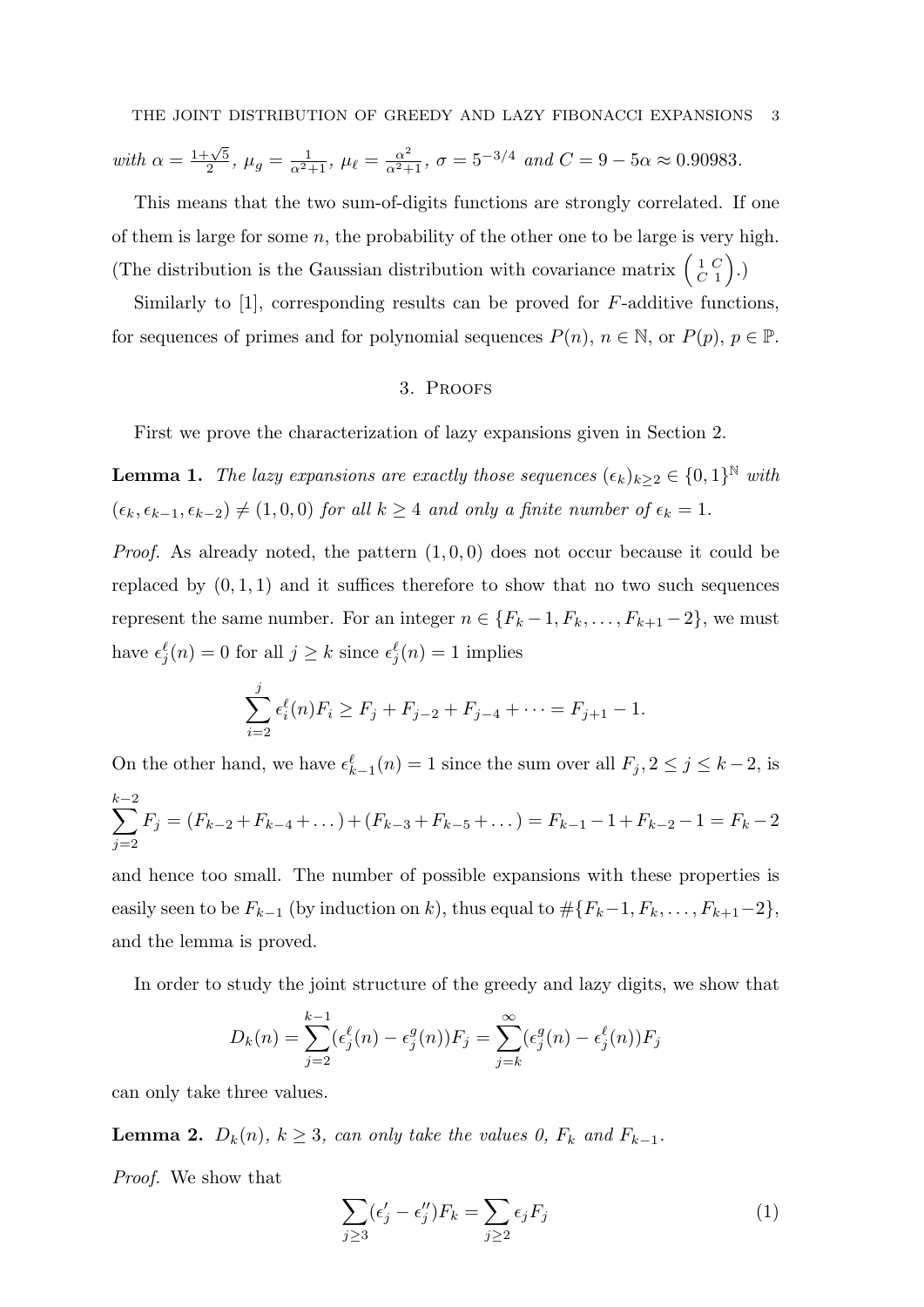with  $\epsilon_j, \epsilon'_j, \epsilon''_j \in \{0, 1\}$  implies

$$
\sum_{j\geq 3} (\epsilon'_j - \epsilon''_j) F_{j+i} = \sum_{j\geq 2} \epsilon_j F_{j+i} - \delta F_i \tag{2}
$$

for all  $i > 0$  with  $\delta \in \{0, 1\}$ . It suffices to prove (2) for  $i = 1$ . Then the general equation follows then by induction on i with  $F_{j+i} = F_{j+i-1} + F_{j+i-2}$ .

Since  $F_j$  is given by  $F_j = \frac{1}{\sqrt{2}}$  $\frac{1}{5}\alpha^j-\frac{1}{\sqrt{2}}$  $\frac{1}{5}$   $\left(-\frac{1}{\alpha}\right)$  $\frac{1}{\alpha}$ , we obtain

$$
F_{j+1} - \alpha F_j = \frac{1}{\alpha \sqrt{5}} \left( -\frac{1}{\alpha} \right)^j + \frac{\alpha}{\sqrt{5}} \left( -\frac{1}{\alpha} \right)^j = \left( -\frac{1}{\alpha} \right)^j.
$$

Hence " $(2) - \alpha \times (1)$ " with  $i = 1$  yields

$$
-\delta = \sum_{j\geq 3} (\epsilon'_j - \epsilon''_j - \epsilon_j) \left(-\frac{1}{\alpha}\right)^j - \epsilon_2 \frac{1}{\alpha^2}
$$

and  $\delta$  is bounded by

$$
-\delta < \frac{2}{\alpha^3} + \frac{1}{\alpha^4} + \frac{2}{\alpha^5} + \frac{1}{\alpha^6} + \dots = \left(\frac{2}{\alpha^3} + \frac{1}{\alpha^4}\right) \frac{1}{1 - \alpha^{-2}} = \frac{1}{\alpha}\alpha = 1.
$$

Since  $\delta$  is an integer, we have thus  $\delta \geq 0$ . For the lower bound, we get

$$
-\delta > -\frac{1}{\alpha^2} - \frac{1}{\alpha^3} - \frac{2}{\alpha^4} - \frac{1}{\alpha^5} - \frac{2}{\alpha^6} - \dots = -\left(\frac{2}{\alpha^2} + \frac{1}{\alpha^3}\right)\alpha + \frac{1}{\alpha^2} = -\alpha + \frac{1}{\alpha^2} = -1 - \frac{1}{\alpha^3}.
$$

Hence  $\delta \in \{0,1\}$  and (2) is proved. If either  $\epsilon_2 = 0$  or  $\epsilon_j = 0$  for all  $j \geq 4$ , then we obtain  $-\delta > -1$  and thus  $\delta = 0$ .

Clearly we have

$$
\left| \sum_{j \ge k} (\epsilon_j^g(n) - \epsilon_j^\ell(n)) F_{j-k+3} \right| = \sum_{j \ge 2} \epsilon_j F_j
$$

for some  $\epsilon_j \in \{0, 1\}$ , since the term on the left side is a non-negative integer. By  $(2)$ , we get

$$
|D_k(n)| = \left| \sum_{j \ge k} (\epsilon_j^g(n) - \epsilon_j^{\ell}(n)) F_j \right| = \sum_{j \ge 2} \epsilon_j F_{j+k-3} - \delta F_{k-3}
$$

for all  $k \geq 4$ . Since  $D_k(n)$  is bounded by

$$
|D_k(n)| \le \sum_{j=2}^{k-1} F_j = F_{k+1} - 2,
$$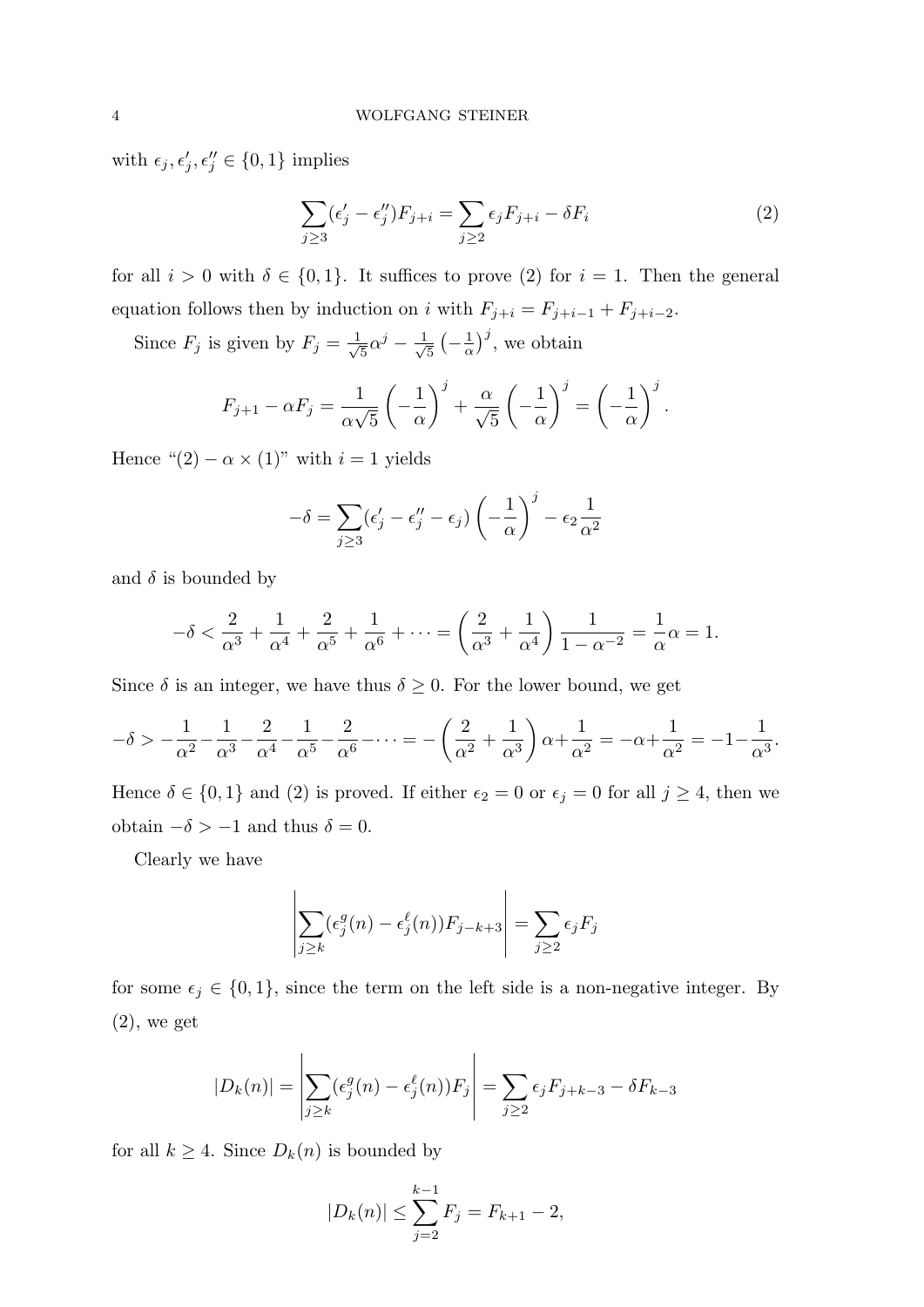$\epsilon_j$  must be zero for all  $j \geq 5$  and, if  $\epsilon_2 = 1$ , for  $j \geq 4$ . Hence we have  $\delta = 0$ ,  $\epsilon_j$  must be zero for all  $j \geq 4$  and the only possible values for  $|D_k(n)|$  are 0,  $F_k$  and  $F_{k-1}$ .

Since greedy expansions have no two subsequent ones and lazy expansions have no two subsequent zeros (in the range of its ones), we have, for  $k \geq 4$ ,

$$
D_k(n) \ge (F_{k-2} + F_{k-4} + \dots) - (F_{k-1} + F_{k-3} + \dots) = (F_{k-1} - 1) - (F_k - 1) = -F_{k-2}
$$

and thus  $D_k(n) \geq 0$  if  $\epsilon_j^{\ell}(n) = 1$  for some  $j \geq k$ . Otherwise we have  $\sum_{k=1}^{k-1}$  $j=2$  $\epsilon_j^{\ell}(n)F_j = n.$ Hence  $D_k(n)$  is non-negative for  $k \geq 4$ . Clearly  $|D_3(n)| \in \{0,1\}$  and  $D_3(n) = D_4(n) - 2(\epsilon_3^{\ell}(n) - \epsilon_3^{\ell})$  $S_3(n)$ ). Because of  $D_4(n) \in \{0, 2, 3\}$ ,  $D_3(n)$  is nonnegative and the lemma is proved.

Remark.  $\delta$  in (2) can be 1, e.g.  $F_3 + F_5 - F_4 = F_4 + F_2$  and  $F_4 + F_6 - F_5 = F_5 + F_3 - 1$ . This is due to  $2F_k = F_{k+1} + F_{k-2}$ , but for  $k = 3$  we also have  $2F_3 = F_4 + F_2$ .

**Lemma 3.** For  $F_K \le n \le F_{K+1} - 2$ , the digits  $\epsilon_k^g$  $\mathcal{E}_k^g(n), \epsilon_k^{\ell}(n)$  have the following properties:

- 1.  $\epsilon_k^g = 0$  for all  $k > K$ ,  $\epsilon_K^g = 1$ ,  $\epsilon_{K-1}^g = 0$ 2.  $\epsilon_k^{\ell} = 0$  for all  $k \geq K$ ,  $\epsilon_{K-1}^{\ell} = 1$
- 3.  $(\epsilon_k^g)$  $k^g, \epsilon^{\ell}_k$  = (1,0) implies  $(\epsilon^g_{k-1}, \epsilon^{\ell}_{k-1}) = (0, 1)$ .
- 4. If  $(\epsilon_{k+1}^g, \epsilon_{k+1}^{\ell}) \neq (0, 1)$ , then  $(\epsilon_k^g)$  $\mathcal{L}_{k}^{g}, \epsilon_{k}^{\ell}$  = (0, 1) implies  $(\epsilon_{k-1}^{g}, \epsilon_{k-1}^{\ell})$  = (0, 1) with probability  $\frac{F_{k-3}+1}{F_k-1}$  and  $(\epsilon_{k-1}^g, \epsilon_{k-1}^{\ell}) = (0,0), (\epsilon_{k-1}^g, \epsilon_{k-1}^{\ell}) = (1,1)$  with probabilities  $\frac{F_{k-2}-1}{F_k-1}$ .
- 5. If  $(\epsilon_{k+1}^g, \epsilon_{k+1}^{\ell}) = (0, 1)$ , then  $(\epsilon_k^g)$  $\mathcal{L}_{k}^{g}, \epsilon_{k}^{\ell}$  = (0, 1) implies  $(\epsilon_{k-1}^{g}, \epsilon_{k-1}^{\ell})$  = (1,0) with probability  $\frac{F_{k-2}-1}{F_{k-2}+1}$  and  $(\epsilon_{k-1}^g, \epsilon_{k-1}^{\ell}) = (0,0), (\epsilon_{k-1}^g, \epsilon_{k-1}^{\ell}) = (1,1)$  with probabilities  $\frac{1}{F_{k-2}+1}$ . In the latter cases, the  $(\epsilon_j^g)$  $j^g, \epsilon_j^{\ell}$ ) are alternately  $(0, 0)$  and  $(1, 1)$  for  $j < k$ .
- 6.  $(\epsilon_k^g)$  $\mathcal{L}_{k}^{g}, \epsilon_{k}^{\ell}$ ) = (1,1) resp. ( $\epsilon_{k}^{g}$  $k_{k}^{g}, \epsilon_{k}^{\ell}$  = (0,0) imply  $(\epsilon_{k-1}^{g}, \epsilon_{k-1}^{\ell})$  = (0,1), if the digits are not determined by 4. and  $k < K$ .

Proof. 1. is obvious and 2. follows from the proof of Lemma 1. Furthermore, these *n* are the only integers with these properties (and their number is  $F_{K-1}$  – 1). 3. follows directly from the properties of greedy and lazy expansions. For the other properties, we use Lemma 2 and  $D_{k-1} = D_k + (\epsilon_k^g - \epsilon_k^{\ell})F_k$ .

In 5., we must have  $D_{k+2} = F_{k+2}$ ,  $D_{k+1} = F_k$  and  $D_k = 0$ . Hence  $(\epsilon_{k-1}^g, \epsilon_{k-1}^{\ell})$ cannot be  $(0, 1)$ . Furthermore,  $(\epsilon_{k-1}^g, \epsilon_{k-1}^{\ell}) = (0, 0)$  implies  $D_{k-1} = 0$  and  $\epsilon_{k-2}^{\ell} = 1$ .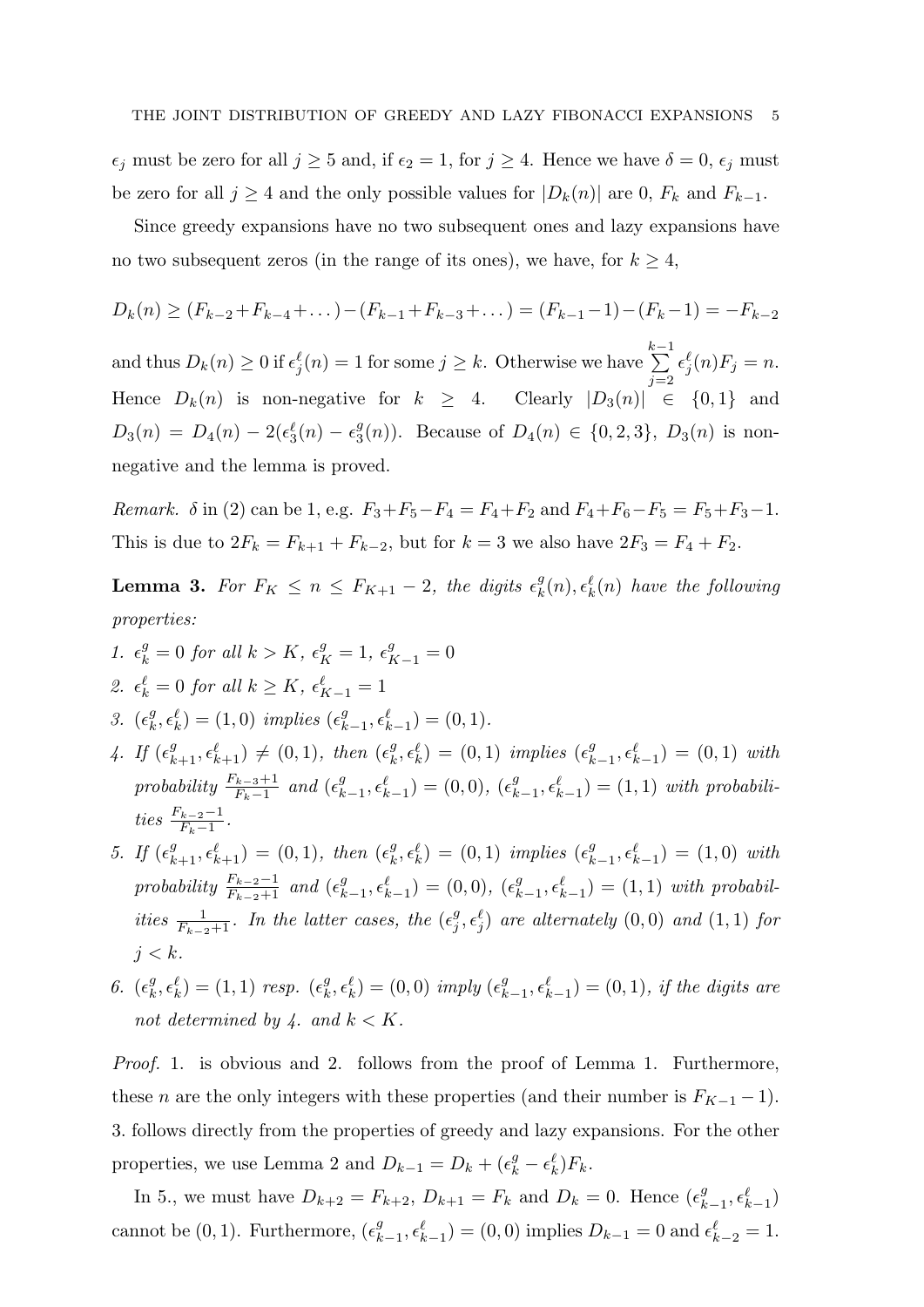Thus  $\epsilon_{k-2}^g = 1$ . Similarly  $(\epsilon_{k-1}^g, \epsilon_{k-1}^{\ell}) = (1, 1)$  implies  $(\epsilon_{k-2}^g, \epsilon_{k-2}^{\ell}) = (0, 0)$ . Inductively, we get the alternating sequence, i.e. only one possibility for the last digits. For  $(\epsilon_{k-1}^g, \epsilon_{k-1}^{\ell}) = (1, 0)$ , the situation is similar to that of  $k-1 = K$  and we have therefore  $F_{k-2} - 1$  possibilities. This gives the stated probabilities.

In 4., we must have  $D_{k+1} = F_{k+1}$  and  $D_k = F_{k-1}$ . Then we have  $F_{k-3} + 1$  possibilities for  $(\epsilon_{k-1}^g, \epsilon_{k-1}^{\ell}) = (0, 1)$  (see 5.).  $(\epsilon_{k-1}^g, \epsilon_{k-1}^{\ell}) = (1, 1)$  and  $(\epsilon_{k-1}^g, \epsilon_{k-1}^{\ell}) =$ (0,0) imply, with  $D_{k-1} = F_{k-1}$ ,  $(\epsilon_{k-2}^g, \epsilon_{k-2}^g) = (0, 1)$  and hence  $F_{k-2} - 1$  possibilities. This also proves 6.

*Remark.* For  $n = F_{K+1} - 1$ , the unique digital expansion is given by  $\epsilon_{K-2j} = 1$  for all  $j \leq K/2 - 1$  and  $\epsilon_{K-1-2j} = 0$  for all  $j < K/2 - 1$ . Note that for these n,  $s_g(n)$ is as large as possible whereas  $s_{\ell}(n)$  is as small as possible (in the "neighbourhood" of n) while, for "typical" n, large  $s_q(n)$  entails large  $s_\ell(n)$ .

Lemma 3 shows that we get simple transition probabilities from  $\epsilon_k$  to  $\epsilon_{k-1}$  if we exclude those n whose digital expansions terminate by alternating  $(1,1)$ 's and  $(0,0)$ 's. Thus define the sets

$$
S_{J,K} = \{ n \in \{F_K, \dots, F_{K+1} - 1\} \mid (\epsilon_k^g(n), \epsilon_k^\ell(n)) \notin \{(0,0), (1,1)\} \text{ for some } k \le J \}
$$

for  $K \geq J + 3$ . The number of excluded *n* is

$$
#({F_K, F_K+1, \ldots, F_{K+1}-2}) \setminus S_{J,K}) = F_{K-J+1}.
$$

(In case  $(\epsilon_j^g)$  $J^g, \epsilon_J^g$  = (0,0), we have  $F_{K-J}$  possibilities for  $\epsilon_{J+1}^g, \ldots, \epsilon_{K-2}^g$ , and in case  $(\epsilon_{j}^{g})$  $J^g, \epsilon_J^g$  = (1, 1), we have  $F_{K-J-1}$  possibilities for  $\epsilon_{J+2}^g, \ldots, \epsilon_{K-2}^g$ .

Define a sequence of random vectors  $(X_{k,J,K})_{k\geq 2}$  by

$$
\mathbf{Pr}[X_{k,J,K} = (b^g, b^{\ell})] = \frac{1}{\#S_{J,K}} \# \{n \in S_{J,K} \mid \epsilon_k^g(n) = b^g, \epsilon_k^{\ell}(n) = b^{\ell} \}.
$$

Lemma 3 shows that this is a Markov chain, i.e.

$$
\mathbf{Pr}[X_{k-1,J,K} = (b_{k-1}^g, b_{k-1}^\ell)|X_{k,J,K} = (b_k^g, b_k^\ell), X_{k+1,J,K} = (b_{k+1}^g, b_{k+1}^\ell), \dots]
$$
  
= 
$$
\mathbf{Pr}[X_{k-1,J,K} = (b_{k-1}^g, b_{k-1}^\ell)|X_{k,J,K} = (b_k^g, b_k^\ell)],
$$

if we make a distinction between  $X_{k+1,J,K} = (0,1)$  and  $X_{k+1,J,K} \neq (0,1)$  in case  $X_{k,J,K} = (0,1)$  (otherwise we had a Markov chain of order 2), say  $X_{k,J,K} = (0,1)^{1}$ if  $X_{k,J,K} = (0,1) \neq X_{k+1,J,K}$  and  $X_{k,J,K} = (0,1)^2$  if  $X_{k,J,K} = (0,1) = X_{k+1,J,K}$ .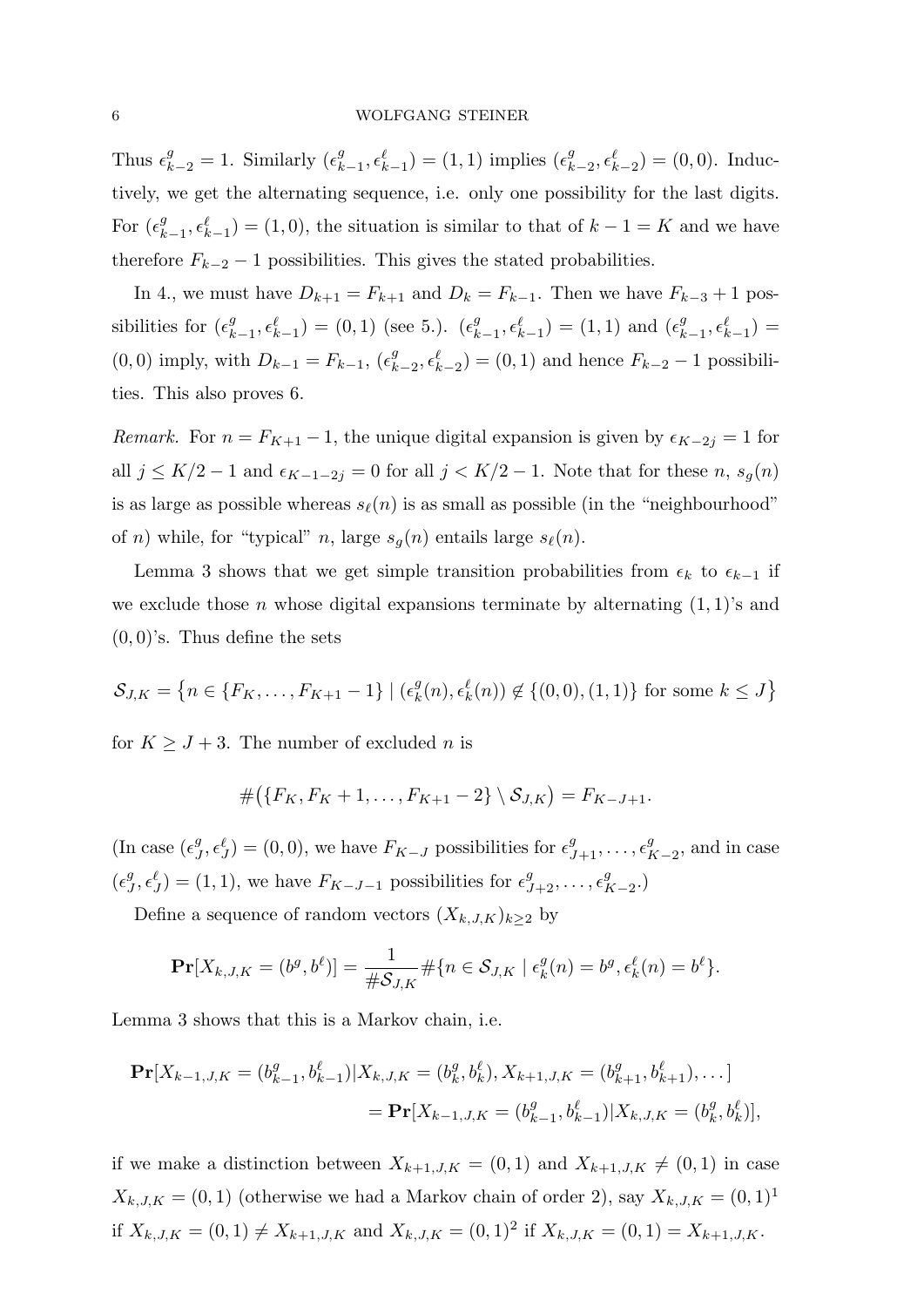The transition matrix  $P_{k,J}$  defined by

$$
\mathbf{Pr}[X_{k-1,J,K} = (0,1)^{1}] \mathbf{Pr}[X_{k-1,J,K} = (0,1)^{2}] \mathbf{Pr}[X_{k,J,K} = (0,1)^{2}] \mathbf{Pr}[X_{k,J,K} = (0,1)^{2}] \mathbf{Pr}[X_{k-1,J,K} = (1,0)] \mathbf{Pr}[X_{k-1,J,K} = (1,0)] \mathbf{Pr}[X_{k-1,J,K} = (1,1)]
$$
\n
$$
\text{or } k \geq J+3, \mathbf{Pr}[X_{k-1,J,K} = (1,1)] \mathbf{Pr}[X_{k,J,K} = (1,1)] \mathbf{Pr}[X_{k,J,K} = (1,1)]
$$
\n
$$
\text{or } k \geq J+3, \mathbf{Pr}[X_{k-1,J,K} = (1,1)] \mathbf{Pr}[X_{k,J,K} = (1,1)]
$$
\n
$$
P_{k,J} = \begin{pmatrix} 0 & \frac{F_{k-2} - F_{k-J}}{F_k - F_{k-J+2}} & 0 & 0 & 0 \\ 1 & 0 & 0 & 1 & 1 \\ 0 & \frac{F_{k-3} - F_{k-J-1}}{F_k - F_{k-J+2}} & 0 & 0 & 0 \\ 0 & 0 & 1 & 0 & 0 \end{pmatrix} = \begin{pmatrix} 0 & \frac{1}{\alpha^2} + \mathcal{O}(\alpha^{-k}) & 0 & 0 & 0 \\ 1 & 0 & 0 & 1 & 1 \\ 0 & \frac{1}{\alpha^3} + \mathcal{O}(\alpha^{-k}) & 0 & 0 & 0 \\ 0 & 0 & 1 & 0 & 0 \end{pmatrix}
$$

,

0  $\frac{F_{k-2}-F_{k-J}}{F_{k}-F_{k-J+2}}$  $\frac{F_{k-2} - F_{k-J}}{F_k - F_{k-J+2}}$  0 0 0  $0 \quad \frac{1}{\alpha^2} + \mathcal{O}\left(\alpha^{-k}\right) \quad 0 \quad 0$ i.e. the Markov chain is almost homogeneous. Denote the limit of this matrix for  $k \to \infty$  by P. Its eigenvalues are  $1, -\frac{1}{\alpha}$  $\frac{1}{\alpha}$ ,  $-\frac{1}{\alpha^2}$  and 0. Thus the probability distribution is almost stationary with

$$
\mathbf{Pr}[X_{k,J,K} = (0,0)] = \frac{1}{\alpha(\alpha^2 + 1)} + \mathcal{O}\left(\alpha^{-\min(k,K-k)}\right)
$$

$$
\mathbf{Pr}[X_{k,J,K} = (0,1)^1] = \frac{\alpha}{\alpha^2 + 1} + \mathcal{O}\left(\alpha^{-\min(k,K-k)}\right)
$$

$$
\mathbf{Pr}[X_{k,J,K} = (0,1)^2] = \frac{1}{\alpha^2(\alpha^2 + 1)} + \mathcal{O}\left(\alpha^{-\min(k,K-k)}\right)
$$

$$
\mathbf{Pr}[X_{k,J,K} = (1,0)] = \frac{1}{\alpha^2(\alpha^2 + 1)} + \mathcal{O}\left(\alpha^{-\min(k,K-k)}\right)
$$

$$
\mathbf{Pr}[X_{k,J,K} = (1,1)] = \frac{1}{\alpha(\alpha^2 + 1)} + \mathcal{O}\left(\alpha^{-\min(k,K-k)}\right)
$$

for  $J < k < K$ .

is, for

For a given  $N = \sum_{k=2}^{L} \epsilon_k^g$  ${}_{k}^{g}(N)F_{k}$  with  $\epsilon_{L}^{g}$  $L^g_L(N) = 1$  (i.e.  $L \approx \log_{\alpha} N$ ), define  $\mathcal{S}_N = \quad \begin{array}{c} \begin{array}{c} \end{array} \end{array}$ L  $\binom{k-1}{1}$  $\sqrt{ }$  $\Big\{ \mathcal{S}_{[L^{\eta}],K} + \sum_{\tau}$ L  $\epsilon_i^g$  $^g_j(N)F_j$  $\setminus$  $\overline{ }$ 

$$
o_N = \bigcup_{k=L-[L^{\eta}]} \bigcup_{K=L-[L^{\eta}]} \left( o_{[L^{\eta}],K} + \sum_{j=k+1} \epsilon_j^{\cdot} (N) r_j \right)
$$

and a sequence of random vectors  $(Y_{k,N})_{k\geq 2}$  by

$$
\mathbf{Pr}[Y_{k,N}=(b^g,b^\ell)]=\frac{1}{\#\mathcal{S}_N}\#\{n\in\mathcal{S}_N\mid\epsilon_k^g(n)=b^g,\epsilon_k^g(n)=b^\ell\}.
$$

This sequence is close to what we need because of

$$
\#(\{0,\ldots,N-1\}\setminus\mathcal{S}_N)=\mathcal{O}\left(L^{\eta}F_{L-[L^{\eta}]}+L^{2\eta}F_{L-2[L^{\eta}]}\right)=\mathcal{O}\left(\frac{(\log N)^{\eta}N}{\alpha^{(\log_{\alpha}N)^{\eta}}}\right) \tag{3}
$$

and, for  $[L^{\eta}] \leq k \leq [L - L^{\eta}],$  the  $Y_{k,N}$  are a Markov chain with transition matrices  $P_{k,[L^n]}$ . For  $[L^n] \leq k \leq L-2[L^n]$ , the distribution of  $Y_{k,N}$  is thus almost stationary with the probabilities of  $X_{k,J,K}$  and error terms  $\mathcal{O}(\alpha^{-L^{\eta}})$ .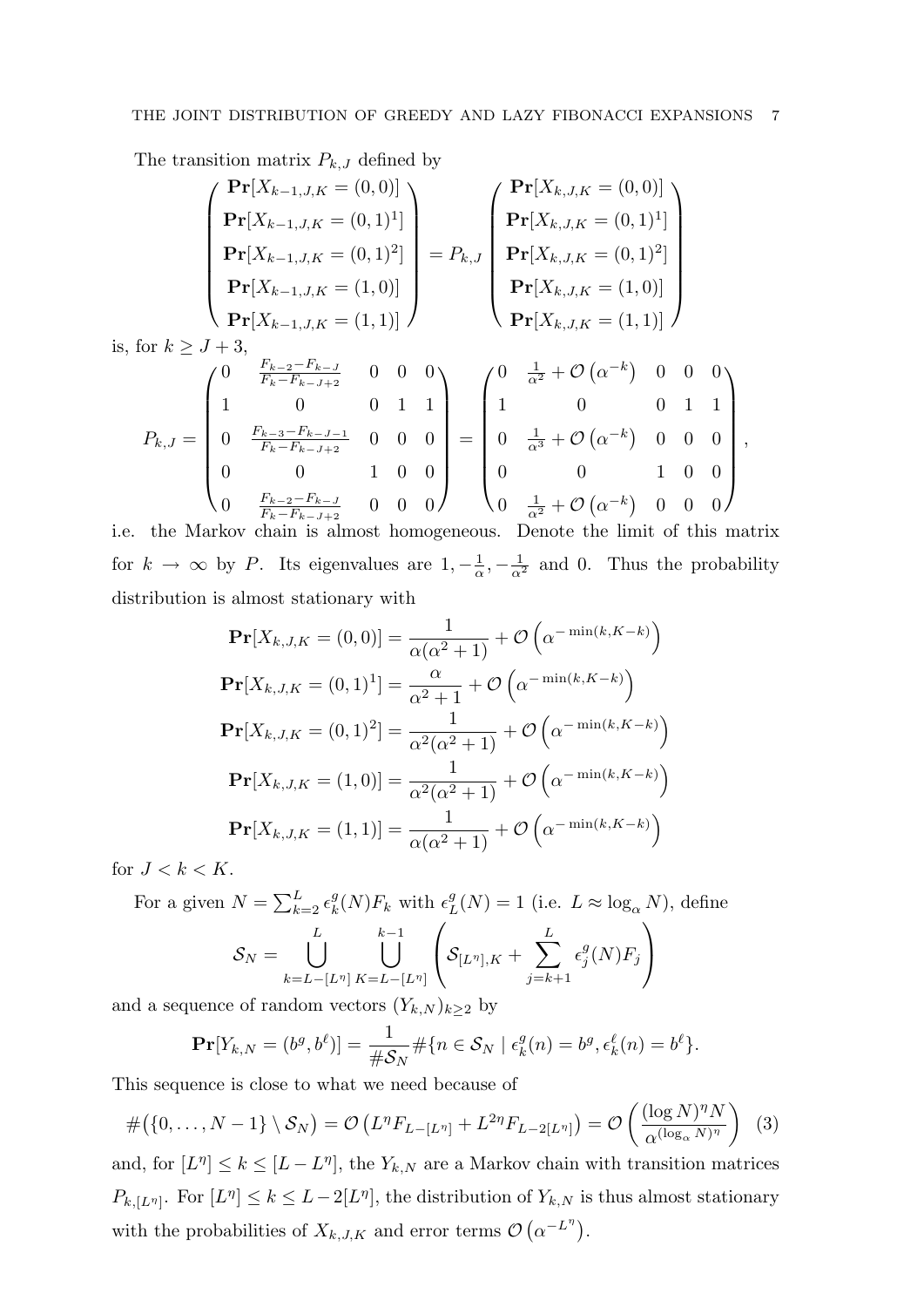**Lemma 4.** The  $Y_{k,N} = (Y_{k,N}^g, Y_{k,N}^\ell)$  satisfy a central limit theorem for  $L^\eta \leq k \leq L - 2L^\eta$ . More precisely, we have, for all  $a_g, a_\ell \in \mathbb{R}$ , as  $N \to \infty$ ,

$$
\sum_{k=[L^n]}^{L-2[L^n]} \frac{a_g(Y_{k,N}^g - \mu_g) + a_\ell(Y_{k,N}^\ell - \mu_\ell)}{\sigma\sqrt{L}} \Rightarrow \mathcal{N}(0, a_g^2 + a_\ell^2 + 2a_g a_\ell C),
$$

where  $\mathcal{N}(M, V)$  denotes the normal law with mean value M and variance V.

Proof. For the mean value, we have

$$
\mathbf{E} Y_{k,N}^g = \mathbf{Pr}[Y_{k,N}^g = (1,0)] + \mathbf{Pr}[Y_{k,N}^g = (1,1)]
$$
  
=  $\frac{1}{\alpha^2(\alpha^2 + 1)} + \frac{1}{\alpha(\alpha^2 + 1)} + \mathcal{O}\left(\alpha^{-L^{\eta}}\right) = \mu_g + \mathcal{O}\left(\alpha^{-L^{\eta}}\right)$ 

and

$$
\mathbf{E} Y_{k,N}^{\ell} = \mu_{\ell} + \mathcal{O}\left(\alpha^{-L^{\eta}}\right).
$$

Hence the mean value of the sum converges to zero. The variance is given by

$$
\begin{split}\n&\textbf{Var}\left(\sum_{k=[L^{\eta}]}^{L-2[L^{\eta}]}a_g(Y_{k,N}^g-\mu_g)+a_\ell(Y_{k,N}^\ell-\mu_\ell)\right) \\
&=\textbf{Var}\sum_{k=[L^{\eta}]}^{L-2[L^{\eta}]}a_gY_{k,N}^g+\textbf{Var}\sum_{k=[L^{\eta}]}^{L-2[L^{\eta}]}a_\ell Y_{k,N}^\ell+2\,\textbf{Cov}\left(\sum_{k=[L^{\eta}]}^{L-2[L^{\eta}]}a_gY_{k,N}^g,\sum_{k=[L^{\eta}]}^{L-2[L^{\eta}]}a_\ell Y_{k,N}^\ell\right) \\
&=L\sigma^2(a_g^2+a_\ell^2)+\mathcal{O}\left(L^{\eta}\right)+2a_ga_\ell\sum_{k=[L^{\eta}]}^{L-2[L^{\eta}]} \sum_{j=[L^{\eta}]-k}^{L-2[L^{\eta}]} \textbf{Cov}\left(Y_{k,N}^g,Y_{k+j,N}^\ell\right).\n\end{split}
$$

(The calculation of the variance of  $\sum Y_{k,N}^g$  and  $\sum Y_{k,N}^\ell$  is similar to that in [1] and to that of the covariance hereafter.) The covariance is given by

$$
\mathbf{Cov}(Y_{k,N}^g, Y_{k+j,N}^\ell) = \mathbf{Pr}[Y_{k,N}^g = 1, Y_{k+j,N}^\ell = 1] - \mathbf{Pr}[Y_{k,N}^g = 1] \mathbf{Pr}[Y_{k+j,N}^\ell = 1].
$$

For  $j = 0$ , we obtain, with  $(\alpha^2 + 1)^2 = 5\alpha^2$ ,

$$
\mathbf{Cov}(Y_{k,N}^g, Y_{k,N}^\ell) = \frac{1}{\alpha(\alpha^2 + 1)} - \frac{\alpha^2}{(\alpha^2 + 1)^2} + \mathcal{O}\left(\alpha^{-L^{\eta}}\right) = -\frac{1}{5\alpha^4} + \mathcal{O}\left(\alpha^{-L^{\eta}}\right).
$$

The approximated transition matrix has the form  $P = QDQ^{-1}$ 

$$
\begin{pmatrix}\n\frac{1}{\alpha(\alpha^2+1)} & 1 & -\frac{\alpha^3}{\alpha^2+1} & 1 & 1 \\
\frac{\alpha}{\alpha^2+1} & -\alpha & \frac{\alpha^3}{\alpha^2+1} & 0 & 0 \\
\frac{1}{\alpha^2(\alpha^2+1)} & \frac{1}{\alpha} & -\frac{\alpha^2}{\alpha^2+1} & 0 & 0 \\
\frac{1}{\alpha^2(\alpha^2+1)} & -1 & \frac{\alpha^4}{\alpha^2+1} & -1 & -2 \\
\frac{1}{\alpha(\alpha^2+1)} & 1 & -\frac{\alpha^3}{\alpha^2+1} & 0 & 1\n\end{pmatrix}\n\begin{pmatrix}\n1 & 0 & 0 & 0 & 0 \\
0 & -\frac{1}{\alpha} & 0 & 0 & 0 \\
0 & 0 & -\frac{1}{\alpha^2} & 0 & 0 \\
0 & 0 & 0 & 0 & 0 \\
0 & 0 & 0 & 0 & 0\n\end{pmatrix}\n\begin{pmatrix}\n1 & 1 & 1 & 1 \\
1 & -\frac{1}{\alpha} & -\alpha & 1 & 1 \\
1 & -\frac{1}{\alpha^2} & -\alpha^2 & 1 & 1 \\
1 & 0 & 0 & 0 & -1 \\
0 & 0 & 0 & -1 & 0\n\end{pmatrix}
$$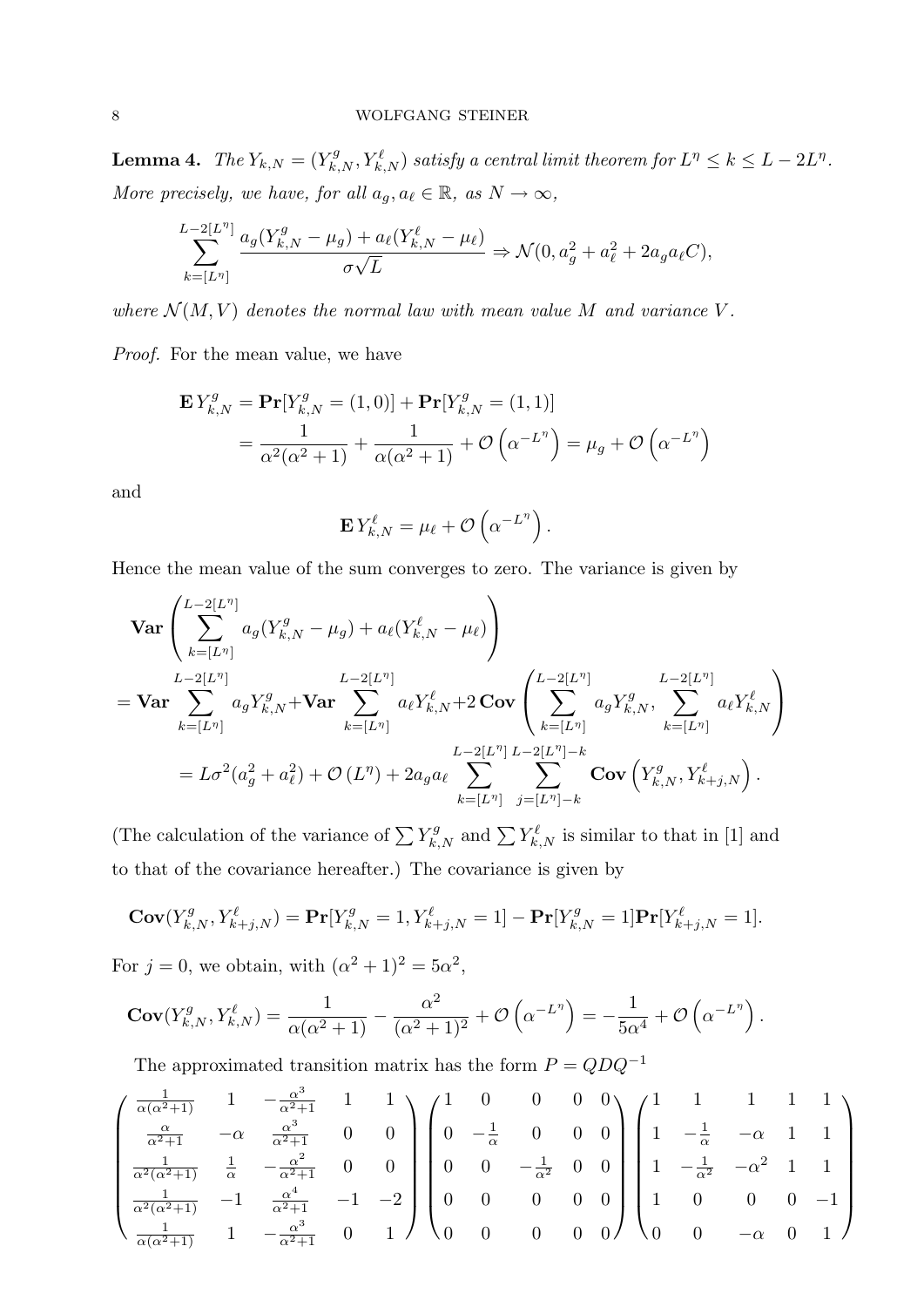and the transition matrix of order  $j(P^j = QD^jQ^{-1})$  is given by

$$
P^{j} = \frac{1}{\alpha^{2} + 1} \begin{pmatrix} \frac{1}{\alpha} & \frac{1}{\alpha} & \frac{1}{\alpha} & \frac{1}{\alpha} & \frac{1}{\alpha} \\ \alpha & \alpha & \alpha & \alpha \\ \frac{1}{\alpha^{2}} & \frac{1}{\alpha^{2}} & \frac{1}{\alpha^{2}} & \frac{1}{\alpha^{2}} & \frac{1}{\alpha^{2}} \\ \frac{1}{\alpha} & \frac{1}{\alpha} & \frac{1}{\alpha} & \frac{1}{\alpha^{2}} & \frac{1}{\alpha^{2}} \\ \frac{1}{\alpha} & \frac{1}{\alpha} & \frac{1}{\alpha} & \frac{1}{\alpha} & \frac{1}{\alpha} \end{pmatrix} + (-\frac{1}{\alpha})^{j} \begin{pmatrix} 1 & -\frac{1}{\alpha} & 1 & -\alpha & 1 \\ -\alpha & 1 & -\alpha & \alpha^{2} & -\alpha \\ \frac{1}{\alpha} & -\frac{1}{\alpha^{2}} & \frac{1}{\alpha} & -1 & \frac{1}{\alpha} \\ \frac{1}{\alpha} & \frac{1}{\alpha} & \frac{1}{\alpha} & \frac{1}{\alpha} & \frac{1}{\alpha} \end{pmatrix} + (-\frac{1}{\alpha})^{j} \begin{pmatrix} 1 & -\frac{1}{\alpha} & 1 & -\alpha & 1 \\ -\frac{1}{\alpha} & 1 & -\alpha & \alpha^{2} & -\alpha^{3} \\ 1 & -\frac{1}{\alpha} & 1 & -\alpha & 1 \end{pmatrix} + \frac{1}{\alpha^{2} + 1} \begin{pmatrix} -\frac{1}{\alpha^{2}} & \frac{1}{\alpha^{2}} & -\frac{1}{\alpha^{2}} & \frac{1}{\alpha^{2}} & -\frac{1}{\alpha^{2}} \\ \alpha^{3} & -\alpha & \alpha^{3} & -\alpha^{5} & \alpha^{3} \\ -\alpha^{2} & 1 & -\alpha^{2} & \alpha^{4} & -\alpha^{2} \\ -\alpha^{3} & \alpha & -\alpha^{3} & \alpha^{5} & -\alpha^{3} \end{pmatrix}
$$

Clearly

$$
\begin{split}\n&\mathbf{Pr}[Y_{k,N}^{g} = 1, Y_{k+j,N}^{\ell} = 1] \\
&= \mathbf{Pr}[Y_{k+j,N} = (0,1)^{1}] \Big( \mathbf{Pr}[Y_{k,N} = (1,0)|Y_{k+j,N} = (0,1)^{1}] + \mathbf{Pr}[Y_{k,N} = (1,1)|Y_{k+j,N} = (0,1)^{1}] \Big) \\
&\quad + \mathbf{Pr}[Y_{k+j,N} = (0,1)^{2}] \Big( \mathbf{Pr}[Y_{k,N} = (1,0)|Y_{k+j,N} = (0,1)^{2}] + \mathbf{Pr}[Y_{k,N} = (1,1)|Y_{k+j,N} = (0,1)^{2}] \Big) \\
&\quad + \mathbf{Pr}[Y_{k+j,N} = (1,1)] \Big( \mathbf{Pr}[Y_{k,N} = (1,0)|Y_{k+j,N} = (1,1)] + \mathbf{Pr}[Y_{k,N} = (1,1)|Y_{k+j,N} = (1,1)] \Big). \n\end{split}
$$

Note that the contribution of the first matrix of  $P<sup>j</sup>$  to this probability is just  $\mu_g \mu_\ell$ and that of the second matrix is zero. Hence we have, for  $j > 0$ ,

$$
\mathbf{Cov}(Y_{k,N}^g, Y_{k+j,N}^\ell) = \frac{1}{\alpha^2 + 1} \left( -\frac{1}{\alpha^2} \right)^j \left( \frac{\alpha(1+\alpha)}{\alpha^2 + 1} + \frac{-\alpha^2 - \alpha^3}{\alpha^2(\alpha^2 + 1)} + \frac{-\alpha^2 - \alpha^3}{\alpha(\alpha^2 + 1)} \right) + \mathcal{O}\left(\alpha^{-L^{\eta}}\right)
$$

$$
= -\frac{1}{5} \left( -\frac{1}{\alpha^2} \right)^j + \mathcal{O}\left(\alpha^{-L^{\eta}}\right).
$$

For  $j < 0$ , we get similarly

$$
\mathbf{Cov}(Y_{k,N}^g, Y_{k-|j|,N}^{\ell}) = -\frac{1}{5} \left( -\frac{1}{\alpha^2} \right)^{|j|} + \mathcal{O}\left( \alpha^{-L^{\eta}} \right).
$$

Therefore we have

$$
\sum_{j=[L^{\eta}] - k}^{L-2[L^{\eta}] - k} \text{Cov}\left(Y_{k,N}^{g}, Y_{k+j,N}^{\ell}\right)
$$
\n
$$
= -\frac{1}{5} \left( \frac{1}{\alpha^4} + 2 \sum_{j=1}^{\infty} \left( -\frac{1}{\alpha^2} \right)^j \right) + \mathcal{O}\left( L\alpha^{-L^{\eta}} \right) + \mathcal{O}\left( \alpha^{-2 \min\left( k - \lfloor L^{\eta} \rfloor, L - 2\lfloor L^{\eta} \rfloor - k \right)} \right)
$$